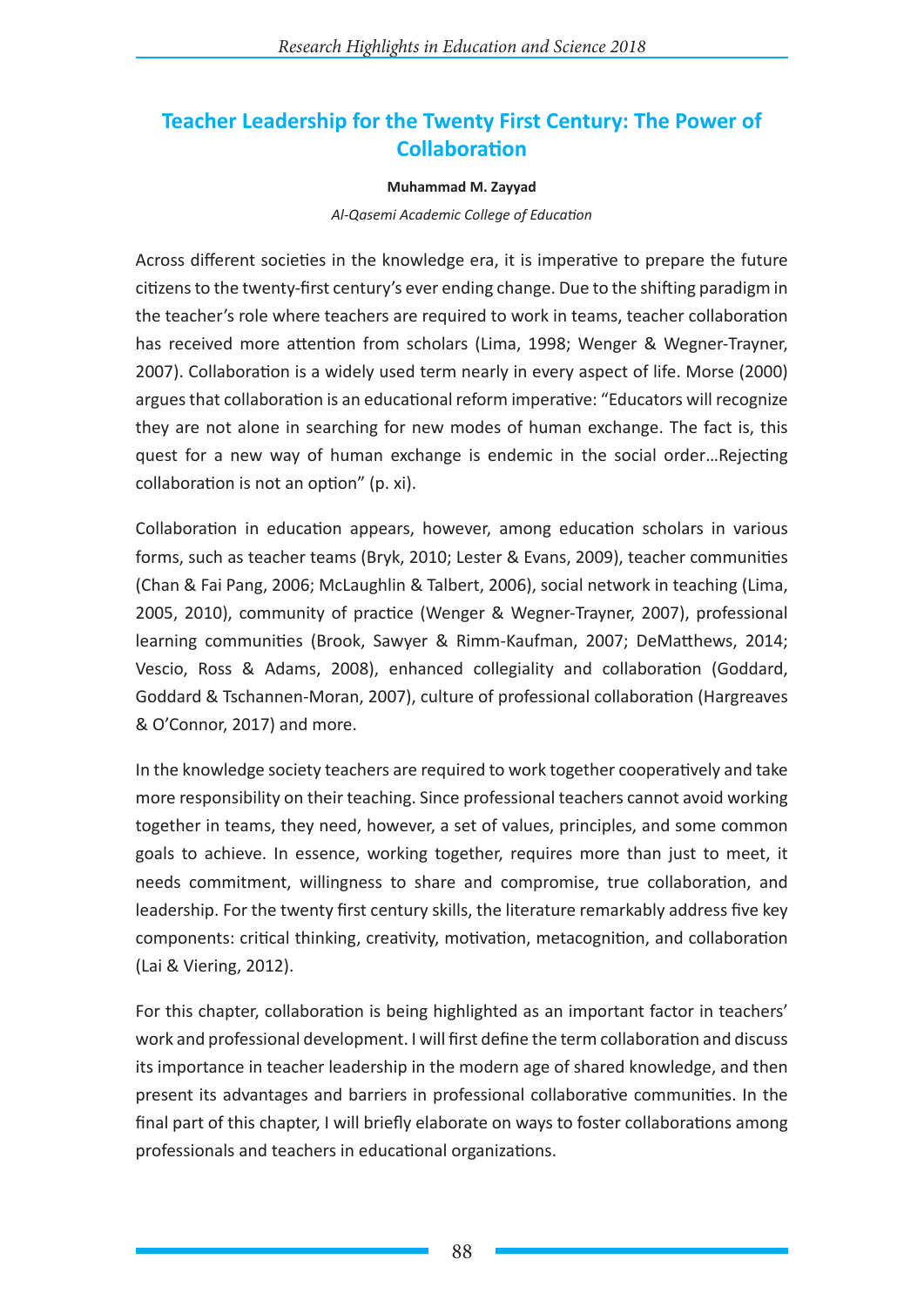# **What is Collaboration**

Collaboration is quite complex and seems there is no one single definition that is fully comprehensive enough to describe what the term "collaboration" is. As Lima (2001) points out, 'despite the important work that has been developed over the last two decades, there is still wide controversy about exactly what teacher collaboration is' (p. 98). There is, however, common ground to the various definitions suggest that collaboration is fundamental to deep, true and effective leadership, teaching and learning.

Roschelle and Teasley (1995) define collaboration as a "coordinated, synchronous activity that is the result of a continued attempt to construct and maintain a shared conception of a problem" (p. 70). They define the shared problem as a shared knowledge structure that supports problem-solving by integrating goals, descriptions of the current problem state, and awareness of potential strategies, as well as the links between them. Roschelle and Teasley explain that collaboration takes place within this joint problem space, which provides the structure needed to allow for meaningful conversations about the problem being targeted. To create a joint problem space, partners should be able to introduce and accept knowledge among them, monitor exchanges for evidence of divergent meanings, and repair any divergences identified.

Kayser (2014) defines collaboration as: a joint effort between two or more people, free from hidden agendas, to produce an output in response to a common goal or shared priority. Often this output is greater than what any of the individuals could have produced working alone. From the perspective of organizational theory, Bolman and Deal (2003) describe collaboration as a form of mutual coordination and sharing that can enhance organizational performance by fostering "creativity and integration around specific problems" (Bolman & Deal, 2003, p.55).

Goss and Hunter (2015) contend that "collaborative professional practice has a clear moral purpose: to increase student learning. It creates a culture of improvement, underpinned by a shared commitment to, and understanding of, high quality teaching practice. A common language of learning standards and progress enables teachers to work together to challenge and support each other, and track student progress over time (p. 41)".

Scholars tend to describe collaboration within different types of contexts. Poulos, Culberston, Piazza and D'Entremont (2014) describe collaboration within the term "effective teacher collaboration". It is defined as "engaging in regular routines where teachers communicate about classroom experiences in an effort to strengthen pedagogical expertise5 and push colleagues to try new things" p. (8).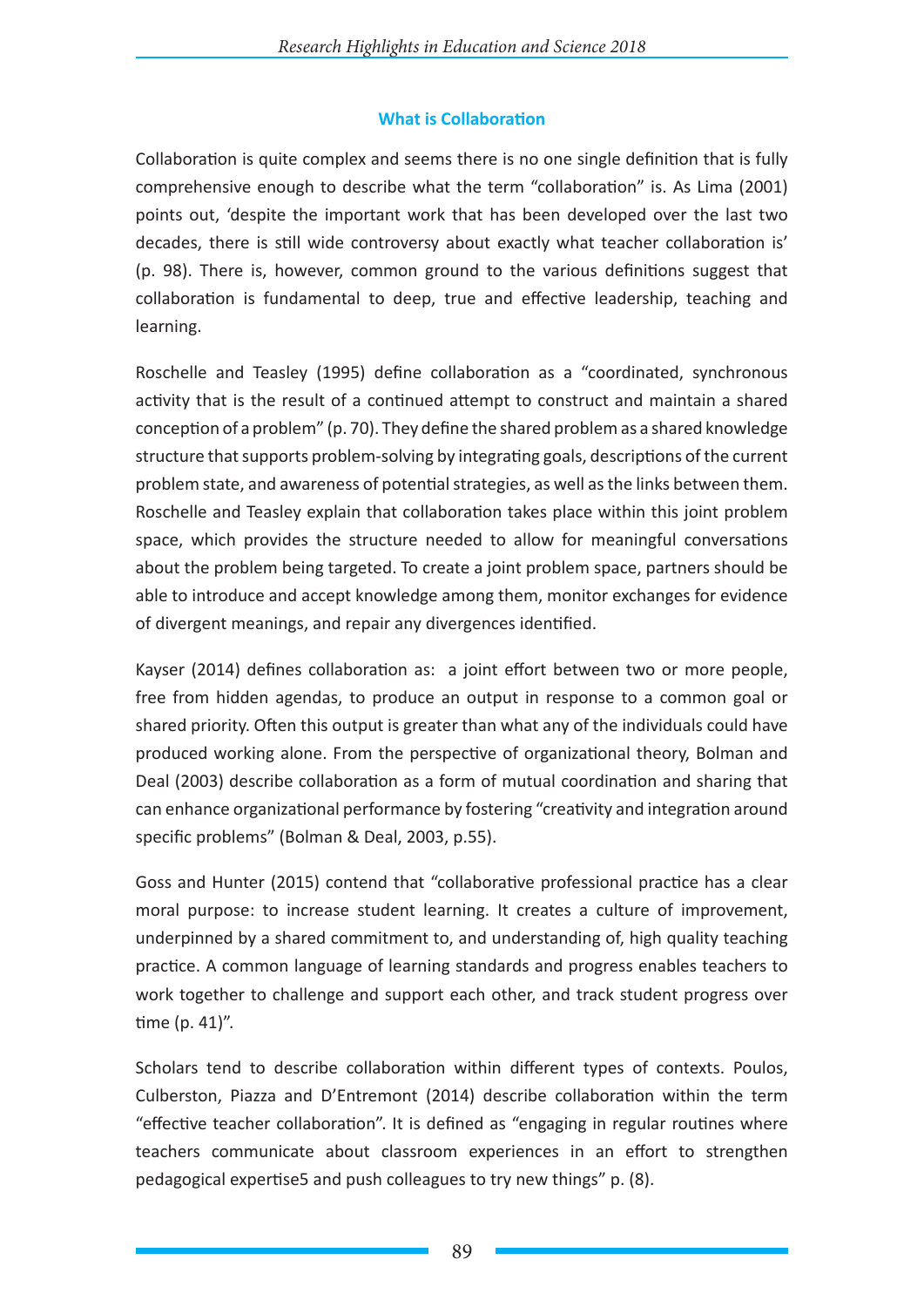There is a variety of approaches, both formal and informal, in which collaboration can take place in professional communities, especially at schools. A school principal may construct a team of teachers to solve academic issues in the school, or form teams of special education and general education teachers working together in co-teaching within the school system. Others may view collaborative as a form of strategic planning for the entire school or between schools within one specific district (Friend & Cook, 2000).

Collaboration creates a community working to achieve a common goal through the sharing of practice, knowledge and problems (Brook et. al., 2007). Collaboration involves a joint effort to create something new in support of a shared vision. Fullan and Quinn (2016) indicate that collaboration requires some fundamental key components, including joint effort, creating something new, and sharing a common vision. They contend, it is "not about creating a place where people feel good but rather about cultivating the expertise of everyone to be focused on a collective purpose" (Fullan & Quinn, 2016, p. 48).

Effective collaboration encourages ongoing observation and feedback among colleagues where a culture of professional sharing, dialogue, experimentation and critique becomes commonplace. Collaboration can encompass a range of activities, from teachers working together in an informal, unplanned way to the implementation of more formal collaborative approaches, such as professional learning communities (PLCs). Effective collaboration is frequent and ongoing and, when most successful, an integral part of daily routines. Schools that effectively collaborate "create a base of pedagogical knowledge that is distributed among teachers within a school as opposed to being held by individual teachers" (Brook et al 2007).

These findings by Brook and colleagues (2007) resonate with a synthesis conducted by Stoll, Bolam, McMahon, Wallace and Thomas (2006). Stoll et al. (2006) draw upon five features that operate simultaneously: (a) shared values that emphasize a focus on student learning; (b) shared responsibility for student learning that assist to maintain commitment and put collegial pressure on colleagues to engage, learn, and improve; (c) reflective professional inquiry that manifests through conversations about vital issues, the application of new knowledge, and the identification of solutions to support students and their needs; (d) collaboration that moves beyond superficial interactions of help, support, or assistance; and (e) an emphasis on group and individual learning where teachers develop as professionals, but also sustain a vision toward inquiry and its benefits for improving their own practice in their own school (Stoll et al., 2006).

Little (1990) distinguished four different types of collaboration situated on a continuum ranging from independence to interdependence and include: storytelling and scanning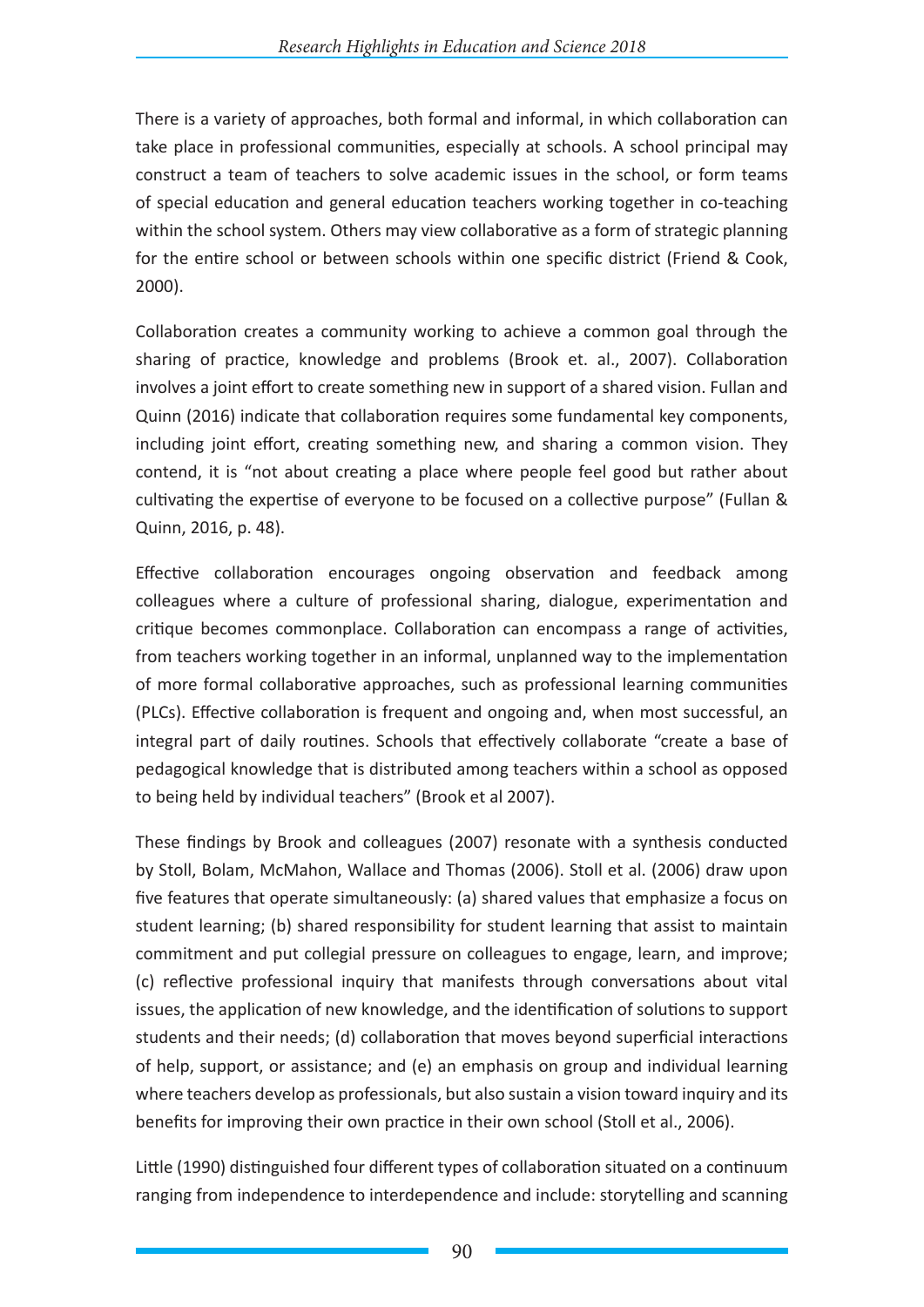for ideas, aid and assistance, sharing, and joint work. An important characteristic of collaboration appeared to be its task-related focus, including working and reflecting together for job-related purposes (in James, 2007). In the case of collaboration, this working together includes the partners in the process doing all their work together as opposed to cooperation in which partners split the work and combine each of their partial results into the final outcomes (Sawyer, 2006).

James (2007) developed a model for collaboration and described it as "collaborative practice". In this model James (2007) divided collaborative practice into three essential components: a) collaboration, b) reflective practice, and c) a focus on the primary task. James (2007) argues that all three components are imperative and important. The first component (collaboration) defines "what is to be done now", the second component (reflective practice) defines "what is to be done to improve the future work". Reflective practice and collaboration without a focus on the primary task as stated by James (2007) may result in avoiding the focus on the primary task. Whereas, collaboration and a focus on the primary task without considering reflective practice may lead to dealing with unimportant and not improving collective practice. Finally, James (2007) argues that initiating reflective practice and a focus on the primary task without the collaboration would result in the scope and capacity for reflection being limited.

Collaboration, has been used interchangeably with another term, cooperation. Although, both terms resonate with shared work between two parties or more, they do not, however, hold the exact meaning and outcomes. Therefore, it is important to briefly highlight the difference between the two terms.

# **Collaborative vs. Co-Operative**

Panitz (1999) defined the terms as: Cooperation is a structure of interaction designed to facilitate the accomplishment of a specific end product or goal through people working together in groups; Collaboration is a philosophy of interaction and personal lifestyle where individuals are responsible for their actions, including learning and respect the abilities and contributions of their peers (p. 3).

Although there is no universal agreement among scholars on accepted definition of the two terms, the commonalities between the two terms are greater than the differences. Kirschner (2001) described some common components between cooperative and collaborative learning:

• Learning takes place in an active mode; the teacher is more of a facilitator than a "sage on the stage"; Teaching and learning are shared experiences between teachers and students; Students participate in small-group activities; Students must take responsibility for learning; Discussing and articulating one's ideas in a small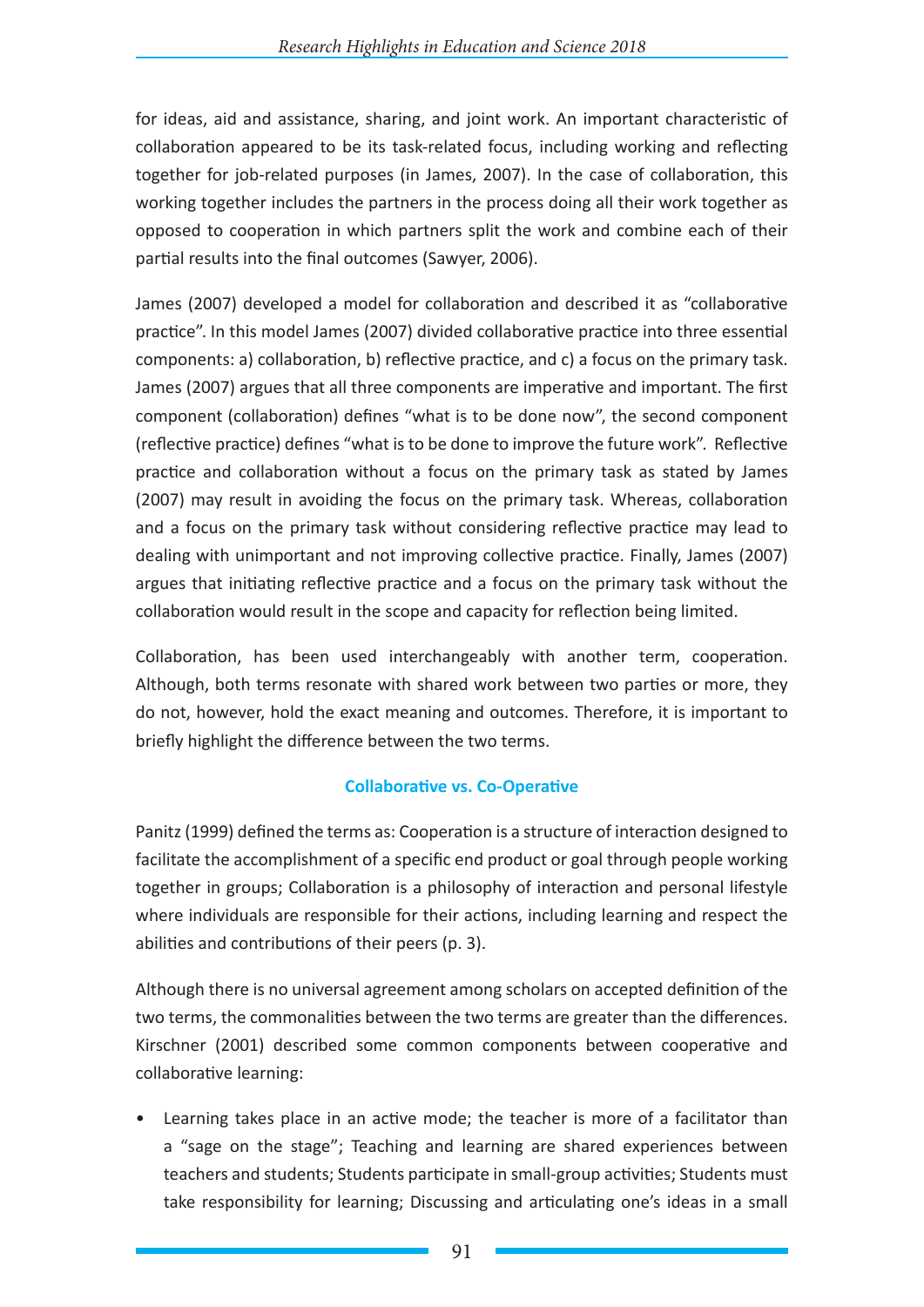group setting enhances the ability to reflect on his or her own assumptions and thought processes; Students develop social and team skills through the give-andtake of consensus- building; Students profit from belonging to a small supportive academic community (p. 4).

### **Why Collaboration Matters**

In the past, teachers were 'isolated' in the way they operate with groups of students in individual classrooms. This whole paradigm has dramatically shifted in the 21st century. Individual schools cannot anymore continue to operate in isolation, competing for resources, staff, and students. Fullan (2013) and Hargreaves and Fullan (2012) argue that education into the future must be fundamentally more collaborative at every level. The current practices of pedagogy lack behind and demands that teachers join forces and work in collaboration to achieve better outcomes. Sharratt and Planche (2016) argue that collaboration is a powerful way to deepen teachers' capacity, to increase the total value of the professional capital in the school, and to harness the power of the collective.

In the recent years, western and modern countries are spending more time, money, and resources than ever before on education to bridge the gap between the traditional teaching system and the technology era (Fullan & Langworthy, 2014). According to surveys in the USA about 59% of adults between 18 and 35 years of age have reported that they acquired most of their job skills beyond what they have learned at school. In another study conducted by Gallup 43% of fifth to 12<sup>th</sup> grade students expressed their desire to establish their own business one day, but only seven per cent claimed they had any relevant education that would fulfill their dreams (Fullan & Langworthy, 2014). This, as claimed by Fullan and Langworthy (2014) due to old pedagogies practices where "a teacher's quality was assessed primarily in terms of their ability to deliver content in their area of specialization" (p. 2). In contrast, the new pedagogy approach depends on the teacher's pedagogical capacity and in their ability to form partnerships with students and this of course require partnerships with other team members. This demonstrates the urgent need for new paradigms in teaching and learning. The call for learning and teaching communities, is one model that has been highly embraced by scholars (Hattie, 2016). Collaboration between professionals can lead the way to the 21<sup>st</sup> century skills.

## **Advantages and Challenges of Collaboration**

There is an immense body of work that address the benefits of professional collaboration (Hattie, 2015; Jackson, 2009; Skerrett, 2010; Levine and Marcus, 2010; Little, 2003; Imants, 2003). These findings, however, suggest that a community is a promising environment in which ongoing collaboration between teachers is stimulated. Stoll,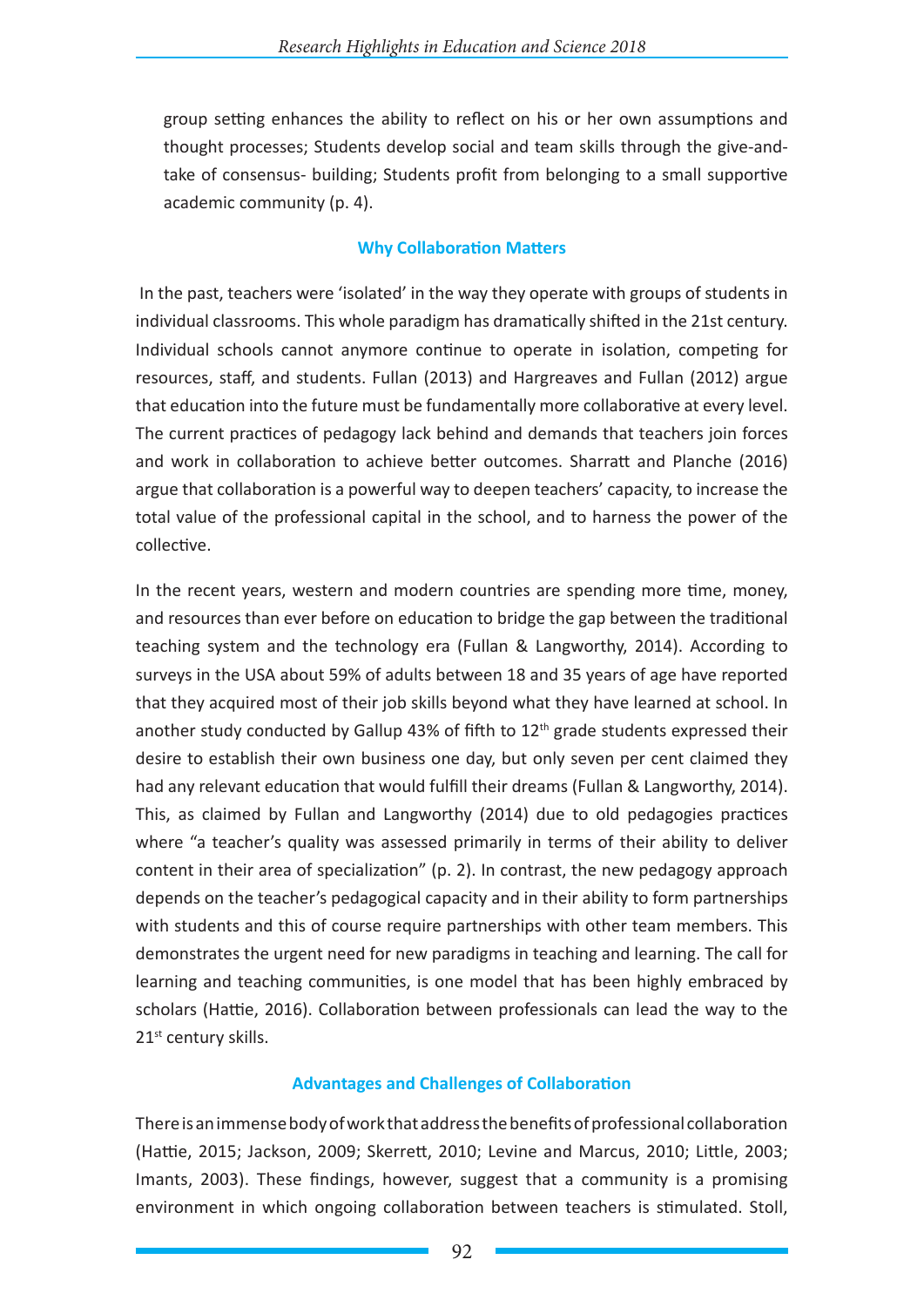Bolam, McMahon, Wallace, & Thomas (2006) reviewed 55 studies on the effectiveness of communities of teachers and that there is growing evidence that supports the impact of communities on teachers' professional development. Hattie (2015) argues that purposeful, supportive collaboration extends teacher practice to heights impossible to scale alone. In collaborating with purpose teachers can reflect on their current practice to identify both strengths and areas for improvement, share their strengths with their peers, and collaboratively design more chances for improvement. Further, according to Hattie (2015) in collaboration teachers create a unit of work to develop deep learning experiences, common assessment tasks, and a consistent approach to moderating student work. Furthermore, purposeful collaboration allow teachers to gather evidence from several classrooms, including through peer observation, about how a particular subject is currently taught.

Earp (2018) suggests that "collaboration can lead to more authentic engagement of teachers, a greater sense of belonging among staff, and a way of working where teachers feel able to challenge each other to keep improving their professional practice" (p. 1). Barger-Anderson, Isherwood and Merhaut (2013) proposed six key advantages that assisted teachers and students to succeed in supportive collaborative experience in schools. The benefits are: (a) better instruction through a system of support which provided them with new ideas, (b) expanded teaching tool kit through a system of accessible resources and the promotion (c) lesson consistency, where teachers agree that they are on the same page due to their co-planning and delivering instruction (d) more inclusive teaching methods where all learners from different ability and background can learn together, (e) increased students' effort where academic rigor has been met, and (f) higher teacher responsibility through a sense of teacher accountability for promoting students success and achieving the learning long term goals.

James (2007) suggests that collaboration has an impact on three areas: (a) it "widens opportunities for enhanced reflection in relation to the primary task through dialogue and discussion with others; (b) it provides practice and cultural norms, shaped by the primary task and frame reflection in and on action; and (c) enhances the collective expertise and other resources for work on the primary task. Collaboration, however, benefits not only professionals working together, but also the learners (see Bolman & Deal, 2003; Bryk, Sebring, Allensworth, Easton & Luppescu, 2010; Goss & Hunter, 2015; McLaughlin & Talbert, 2006; McPartland, 2011).

In collaboration environment, students develop positive attitudes toward learning, higher level of thinking skills and problem solving, and it creates an environment of active, involved, exploratory learning (Chatterjee, 2015). Further, in collaborative context, students learn self-management skills, become more responsible for their own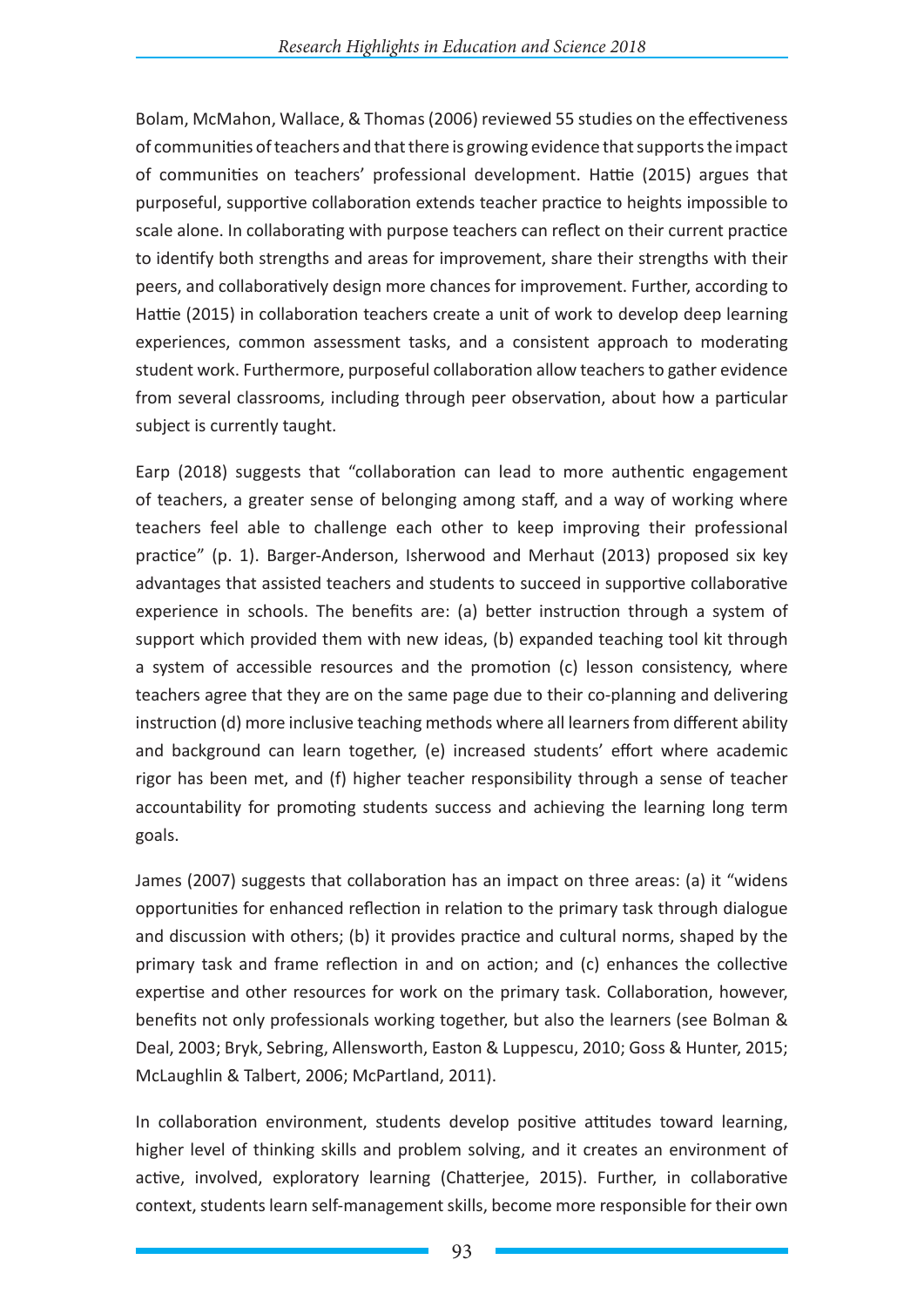learning, and they practice leadership skills (Lai & Viering, 2012). At the social level, collaboration facilitates students' social interaction, a stronger social support exchange, and students' responsibility for each other (Blatchford, Kutnick, Baines & Galton, 2003; Sharratt & Planche, 2016). Emotionally, when professionals collaborate with each other, they reduce classroom and learning anxiety, especially when the learning skills is gradually becoming complex (Eccles & Wigfield, 2002; Eisenberg, 2010).

Goddard et al., (2007) constructed a collaboration scale to examine the extent to which collaboration affect the learning outcomes of fourth graders in 52 elementary schools in mathematics and reading. The five category scale concerned with the following areas:

- 1. Planning school improvement
- 2. Selecting instructional methods and activities
- 3. Evaluating curriculum and programs
- 4. Determining professional development needs and goals
- 5. Planning professional development activities (Goddard et. al., 2007).

The researchers concluded that schools with higher level of collaboration have yielded greater level of student learning achievement.

Although, collaboration between professionals has been endorsed by most researchers (Nevin, Thousand & Villa, 2007, 2009), there are however, some challenges that hinder the ability to produce effective collaboration (Hargreaves, 1994). York-Barr, Ghere and Sommerness (2007) reported that collaboration shortages come in the form of differing "philosophies," which was the term often used to describe differences between teachers related to orientations or beliefs about instruction and professional practice."(p. 318). Some teachers feel insecure because teaching become public and teachers are requested to work with more diverse students than they used to in the past. Further, teachers become more confused because of the role shifting as to what they should teach and to whom. Furthermore, collaboration between teachers may decrease flexibility and creativity due to the presence of another partner in the classroom (York-Barr, Ghere & Sommerness, 2007).

Stoll et al. (2006) in agreement York-Barr et al. (2007) pointed out a number of factors that hinder the construction of effective professional collaboration, including: individual orientations to change, group dynamics, and school context (i.e., school size, phase of school reform, school age and history, group dynamics, and existing professional learning infrastructure). The researchers added that schools that are larger tend to present numerous barriers to change, including a greater diversity of teachers and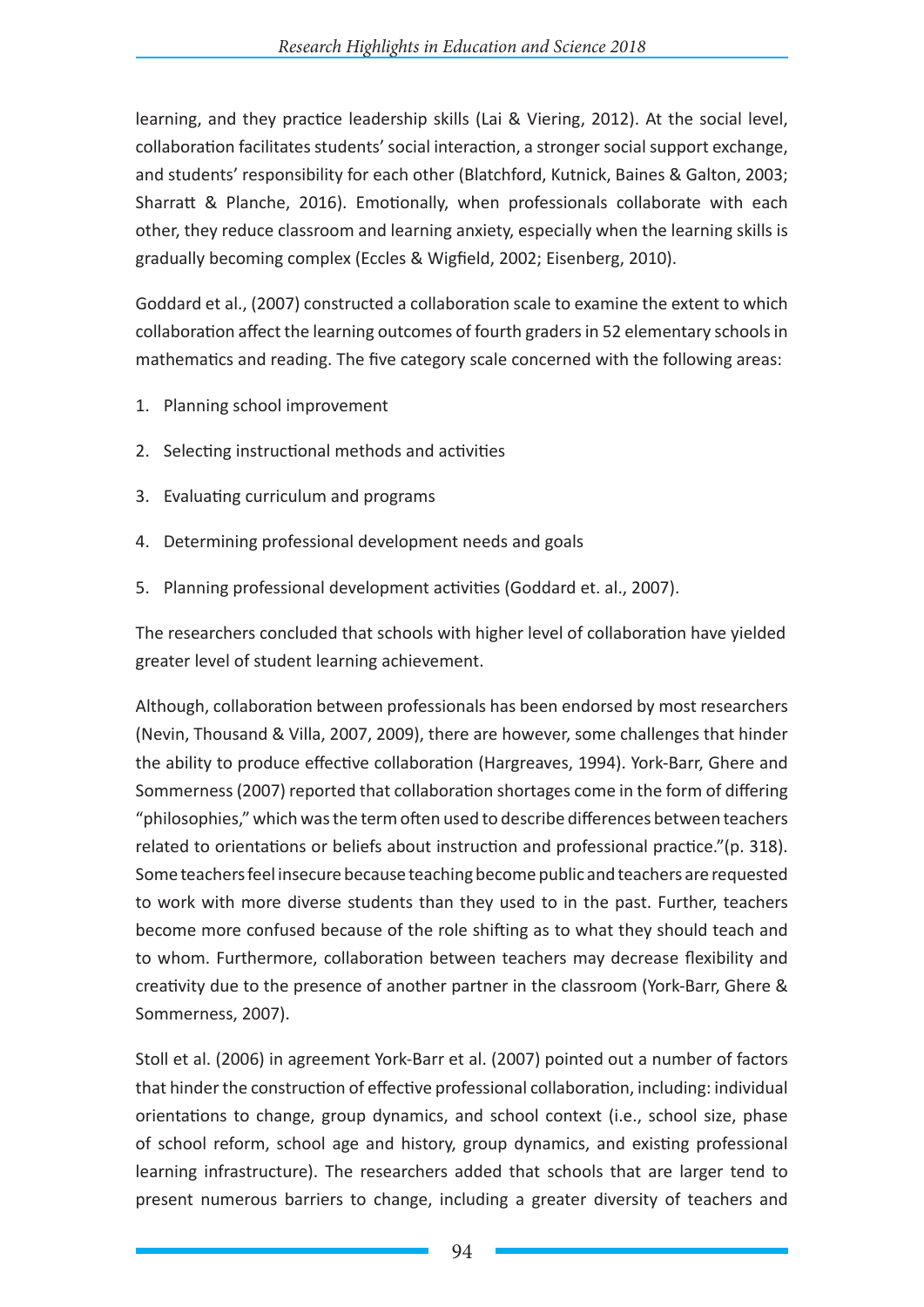students, and lack of organizational inertia for change. Hargreaves (1994) reported that teachers in two districts that were under study in Canada used their planning time to point to how some kind of collaboration that were forced, imposed and artificial, could be harmful and laid to reduce teachers' motivation to engage in collaboration themselves.

### **Fostering collaboration among professionals**

Collaboration needs more than just a sharing work among professionals. Scholars have laid the ground for best practices for effective teacher collaboration. Internationally, educational reforms call for an "increase in collective action between teachers include collective teaching, development of comprehensive lesson plans, coherence between subject materials, and distributed decision making" (Main & Bryer, 2005). Vescio and colleagues (2008) argue that community should be seen as a way to embed teacher collaboration into the culture of the school. This approach may assure that the collaboration will not be seen as merely an exchange between teachers. Rather, collaboration will become inclusive, genuine, and ongoing.

According to Gensen (2014) collaboration requires improvement in allocating quality time for teachers to work together by cutting back on things that teachers do that don't directly improve teaching, allow teacher to do things that they are accustomed to do more efficiently, and finding resources within their broader school budget to hire more teachers. Further, Gensen (2014) suggests that school administrators should be able to allocate time for professional learning within the curriculum timeframe by setting the right priorities. In several studies conducted around the world, it has been documented that school systems that construct teacher mentoring programs heavily invest in teacher training. For example, Shanghai has intensive mentoring program that assures quality teaching and teacher community collaboration. The Shanghai mentoring programs target not only novice teachers, but also veteran teachers are enrolled in such programs (Smith & Ingersoll, 2004).

In a thorough study conducted by Brouwer (2011) based on literature review documented on professional collaborative communities, the author proposed a set of intervention types to foster collaboration. Among those intervention elements are the following: a) determine shared goals and visions of the organization, b) map individual goals which lead the way for clear communication, c) develop norms and routines agreed upon the community of teachers, d) developing guidelines to deal with conflict and decision making, e) make agreement on non-functional behavior of the learners throughout the different indoor and outdoor activities, f) organize leadership roles among teachers who will take responsibility of a previously agreed upon tasks, g) share leadership to make way for authentic collaboration and accountability, h) stimulate reflection and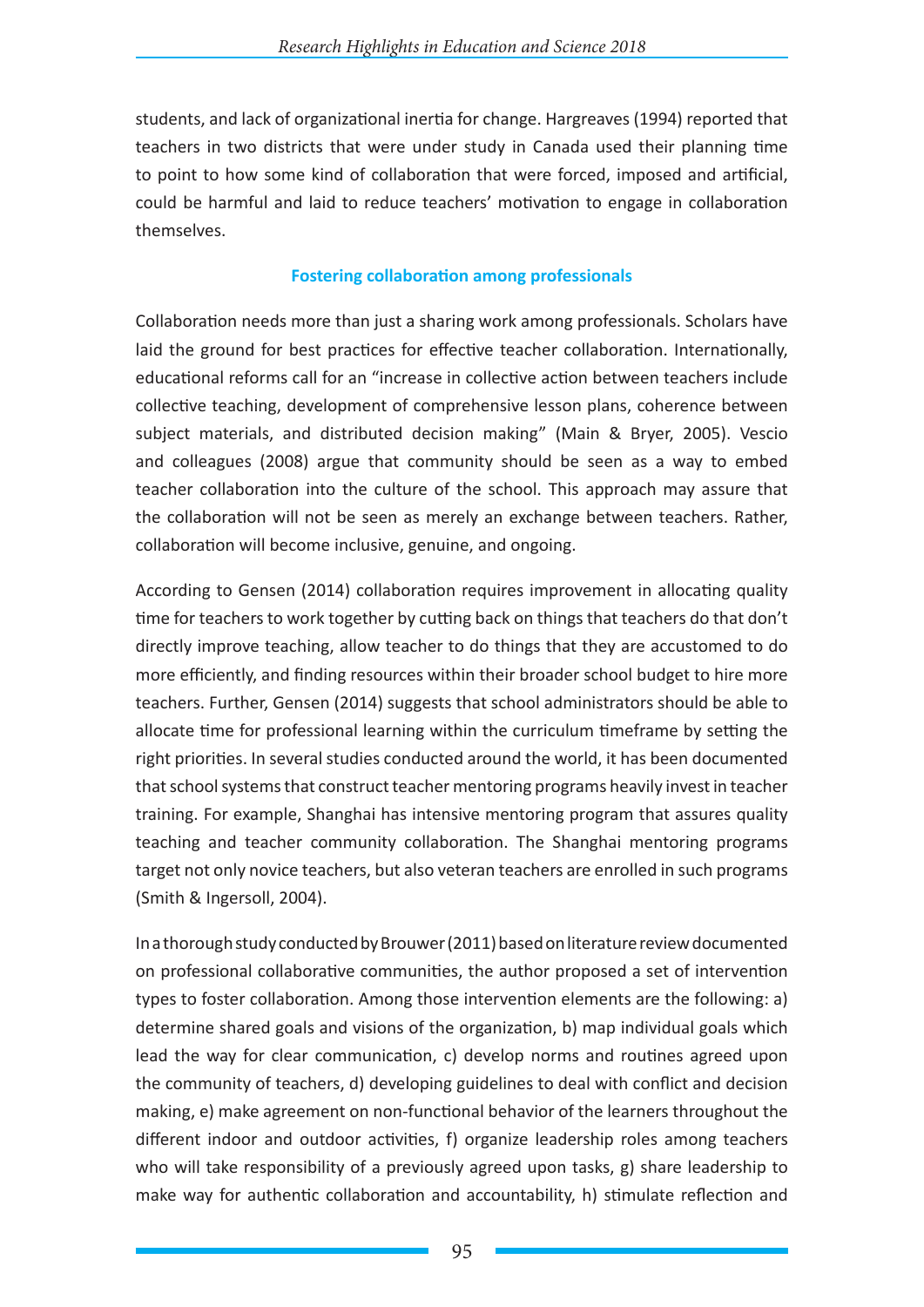feedback among the team members, i) develop trust within the community of teachers, j) enable a positive atmosphere of caring for each other, and k) promote collaboration among colleagues.

To conclude, collaboration is complex, perceived by different organizations in different ways, takes time and sincere effort, demands commitments, builds upon mutual trust among professionals, and value shared and distributed leadership. True collaboration is possible among professionals. Teachers and professionals in any given organization can succeed when careful planning, allocated quality time, shared values with one goal in mind, improving students learning achievement have been set forward.

#### **Reference**

- Blatchford, P., Kutnick, P., Baines, E., & Galton, M. (2003). Toward a social pedagogy of classroom group work. *International Journal of Educational Research, 39*, 153- 172.
- Bolman, L. G., & Deal, T. E. (2003). *Reframing organizations: Artistry, choice, and leadership.* San Francisco: Jossey-Bass.
- Brook, L, Sawyer, E, & Rimm-Kaufman, S. (2007). Teacher collaboration in the context of the Responsive Classroom approach. *Teachers and Teaching: theory and practice, 13*(3) 211-245.
- Brouwer, P. (2011). *Collaboration in teacher teams*. Interuniversity Center for Educational Research (ICO).
- Bryk, A. S. (2010). Organizing schools for improvement. *Phi Delta Kappan, 91*(7), 23-30.
- Bryk, A. S., Sebring, P. B., Allensworth, E., Easton, J. Q., & Luppescu, S. (2010). *Organizing schools for improvement: Lessons from Chicago.* University of Chicago Press.
- Chan, C. K., & Fai Pang, M. (2006). *Teacher collaboration in learning communities*.
- Chatterjee, R. (2015). *Exploring the relationship between attitude towards collaborative learning and sense of community among college students in online learning environments: a correlational study*. Graduate Theses and Dissertations. 14308. https://lib.dr.iastate.edu/etd/14308
- DeMatthews, D. (2014). Principal and Teacher Collaboration: An Exploration of Distributed Leadership in Professional Learning Communities. *International Journal of Educational Leadership and Management*, *Vol. 2*(2), 176-206.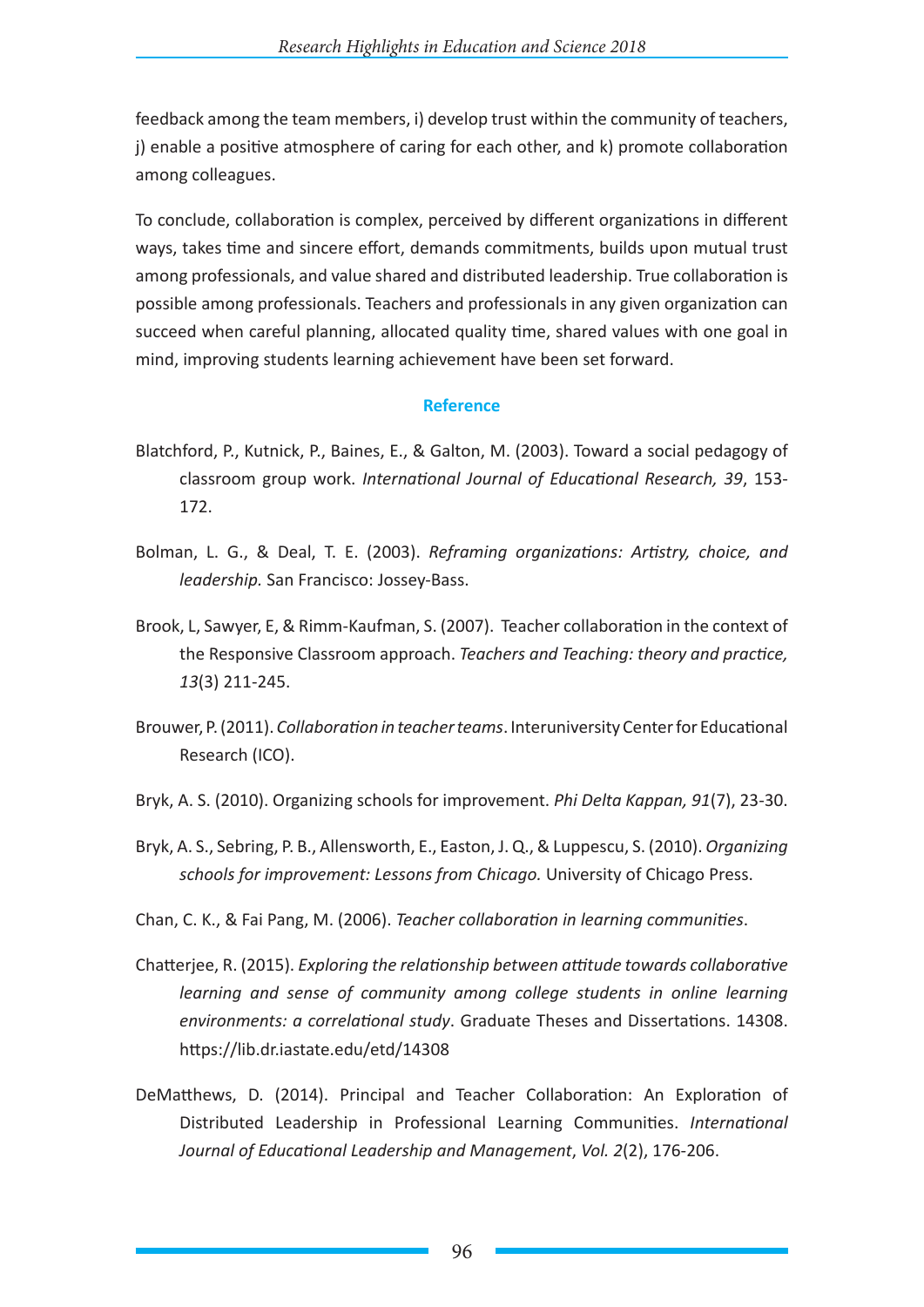- Earp, J. (2018). *Sharing good practice: Gonski and professional collaboration*. Available online at: https://www.teachermagazine.com.au/articles/sharing-good-practicegonski-and-professional-collaboration
- Eccles, J. S., & Wigfield, A. (2002). Motivational beliefs, values, and goals. *Annual Review of Psychology, 53*, 109–132.
- Eisenberg, N. (2010). Self-regulation and school readiness. *Early Education and Development, 21*(5), 681-698.
- Friend, M., & Cook, L. (2000). *Interactions: Collaboration skills for school professionals (3rd ed.)*. New York: Addison Wesley Longman.
- Fullan, M., & Langworthy, M. (2014). *A rich seam: How new pedagogies find deep learning*. MaRS Discovery District. Available online: http://www.newpedagogies. nl/images/a\_rich\_seam.pdf
- Gensen, B. (2014). Making time for great teaching. Grattan Institute Report No. 2014-3, MARCH 2014
- Goss, P., & Hunter, J. (2015). *Targeted teaching: How better use of data can improve student learning. Grattan Institute*.
- Goddard, Y., Goddard, R., & Tschannen-Moran, M. (2007). A theoretical and empirical investigation of teacher collaboration for school improvement and student achievement in public elementary schools. *Teachers College Record, 109* (4), 877- 896.
- Hargreaves, A. (1994). *Changing teachers, changing times: Teachers' work and culture in the postmodern age*. Teachers College Press.
- Hargreaves, A. & Fullan, M. (2012). *Professional capital: Transforming teaching in every school.* New York, NY: Teachers College Press.
- Hargreaves, A., & O'Connor, M. T. (2017). Cultures of professional collaboration: their origins and opponents. *Journal of Professional Capital and Community*, *2*(2), 74- 85.
- Hattie, J. (2016). *Third Annual Visible Learning Conference (subtitled Mindframes and Maximizers*), Washington, DC, July 11, 2016.
- Imants, J. (2003). Two basic mechanisms for organizational learning in schools. *European Journal of Teacher Education, 26*(3), 293–311.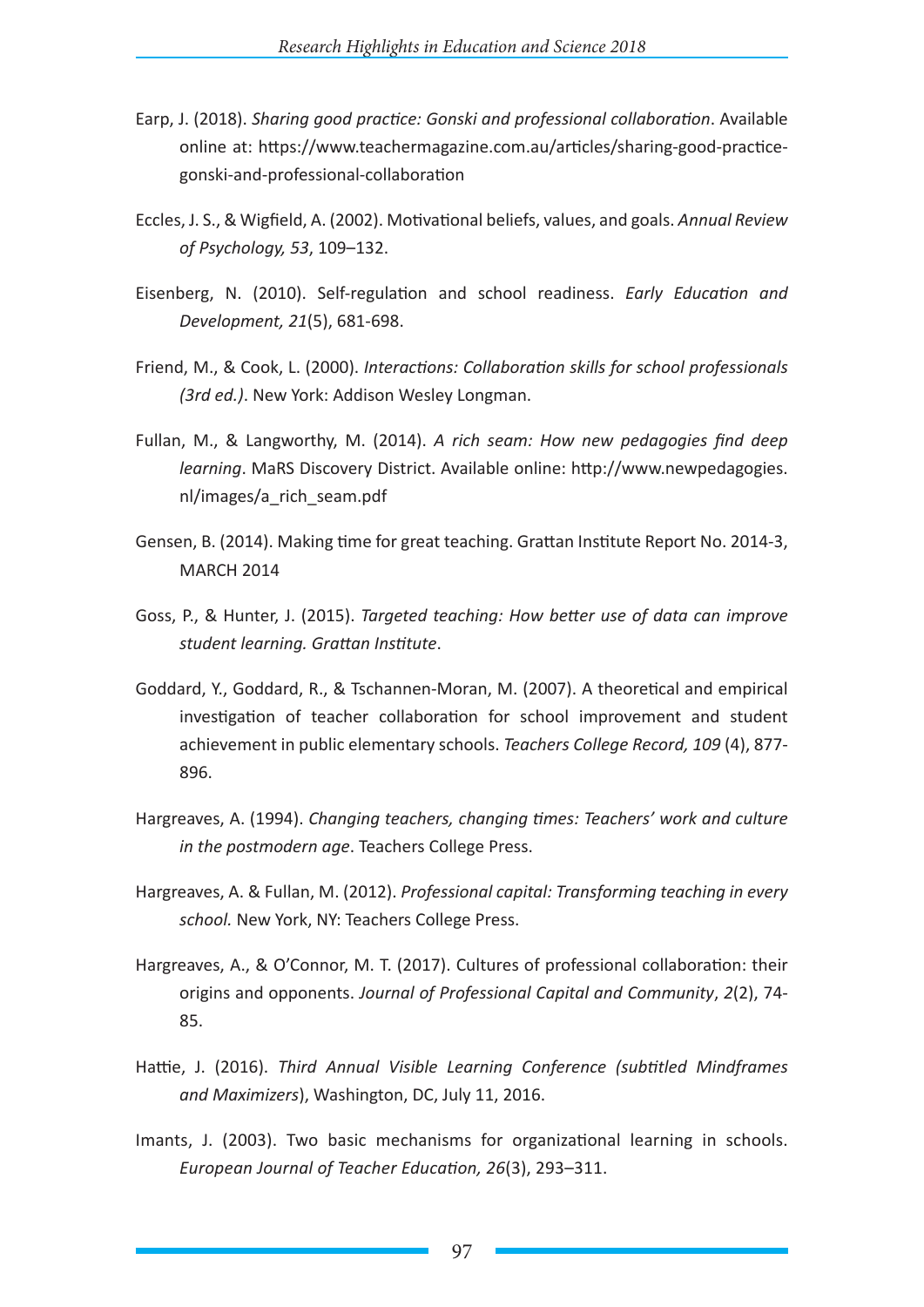- Jackson, T. O. (2009). Towards collective work and responsibility: sources of support within a freedom school teacher community. *Teaching and Teacher Education, 25*(8), 1141–1149.
- James, C. (2007). Collaborative practice: the basis of good educational work. *Management in Education, 21*(4), 32-37.
- Kayser, T. (2014, April 18). *True collaboration is a partnership: Six ingredients for making it so*. Online blog: https://www.linkedin.com/pulse/20140418191855-78767208 true-collaboration-is-a-partnership-six-ingredients-for-making-it-so
- Kirschner, P. A. (2001). Using integrated electronic environments for collaborative teaching/learning*. Learning and Instruction, 10*, 1-9.
- Lai, E. R., & Viering, M. (2012). *Assessing 21st Century Skills: Integrating Research Findings*. Pearson.
- Lester, J. N., & Evans, K. R. (2009). Instructors' experiences of collaboratively teaching: Building something bigger. *International Journal of Teaching and Learning in Higher Education, 20*(3), 373–382.
- Levine, T. H., & Marcus, A. S. (2010). How the structure and focus of teachers' collaborative activities facilitate and constrain teacher learning. T*eaching and Teacher Education, 26*(3), 389–398.
- Lima, J. A. (1998, April). *Improving the study of teacher collegiality: Methodological issues*. Paper presented at the annual meeting of the American Educational Research Association, San Diego, CA.
- Lima, J. A. (2005). Forgetting about friendship: using conflict in teacher communities as a catalyst for school change. *Journal of Educational Change, 2*, 97-122.
- Lima, J. A. (2005). *Social networks in teaching*. In F. Hernandez & I. F. Goodson (Eds.), Social geographies of educational change (pp. 29-46). Dordrecht: Kluwer Academic Publishers.
- Lima, J. A. (2010). Thinking more deeply about networks in education. *Journal of Educational Change, 11*(1), 1-21.
- Little, J. W. (2003). Inside teacher community: representations of classroom practice. *Teachers College Record, 105*(6), 913–945.
- Main, K. M., & Bryer, F. K. (2005). *What does a 'good' teaching team look like in a middle school classroom?* Paper presented at the third International Conference on Cognition Language, and Special Education, Gold Coast, CA.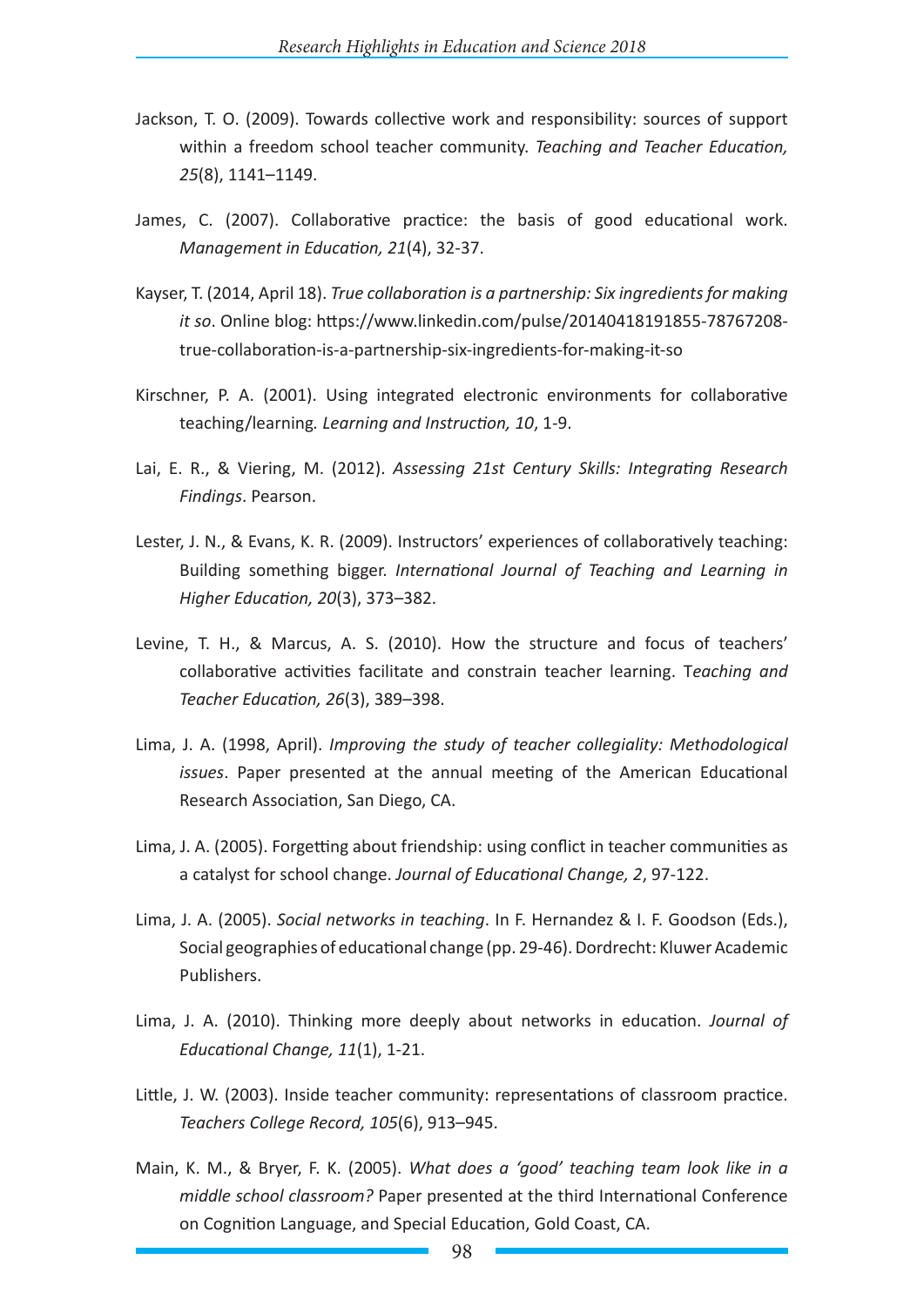- McLaughlin, M. W., & Talbert, J. E. (2006). *Building school-based teacher learning communities: Professional strategies to improve student achievement* (Vol. 45). Teachers College Press.
- McPartland, J. M. (2011). *Organizing Schools for Improvement: Lessons from Chicago*. 16-17.
- Morse, W. C. (2000). Foreword. In M. Friend & L. Cook, *Interactions: Collaboration skills for school professionals* (3rd ed., pp. xi–xii). New York: Addison Wesley Longman.
- Nevin, A. I., Thousand, J. S., & Villa, R. A. (2009). Collaborative teaching for teacher educators: What does the research say? *Teaching and Teacher Education, 25*, 569- 574.
- Nevin, A. I., Thousand, J. S., & Villa, R. A. (2007). *Collaborative teaching: Critique of the scientific evidence.* In L. Florian (Ed.), Handbook of special education research (pp. 417-428). London: Sage.
- Panitz, T. (1999). Collaborative versus Cooperative Learning: A Comparison of the two concepts which will help us understand the underlying nature of interactive learning. Retrieved from http://files.eric.ed.gov/fulltext/ED448443.pdf.
- Poulos, J., Culberston, N., Piazza, P., & D'Entremont, C. (2014). Making space: The value of teacher collaboration. *The Education Digest, 80*(2), 28.
- Roschelle, J. & Teasley, S. D. (1995). The construction of shared knowledge in collaborative problem-solving. In C.E. O'Malley (Ed.), *Computer-supported collaborative learning* (pp. 69–97). Berlin: Springer-Verlag.
- Sharratt, L. & Planche, B. (2016). *Leading Collaborative Learning: Empowering Excellence*. Thousand Oaks, California: Corwin.
- Skerrett, A. (2010). 'There's going to be community. There's going to be knowledge': designs for learning in a standardised age. *Teaching and Teacher Education, 26*(3), 648–655.
- Smith, T. and Ingersoll, R. (2004) 'What are the Effects of Induction and Mentoring on Beginning Teacher Turnover?', *American Educational Research Journal, 41*, p 681- 714.
- Stoll, L., Bolam, R., McMahon, A., Wallace, M., & Thomas, S. (2006). Professional learning communities: a review of the literature. *Journal of Educational Change, 7*(4), 221–258.